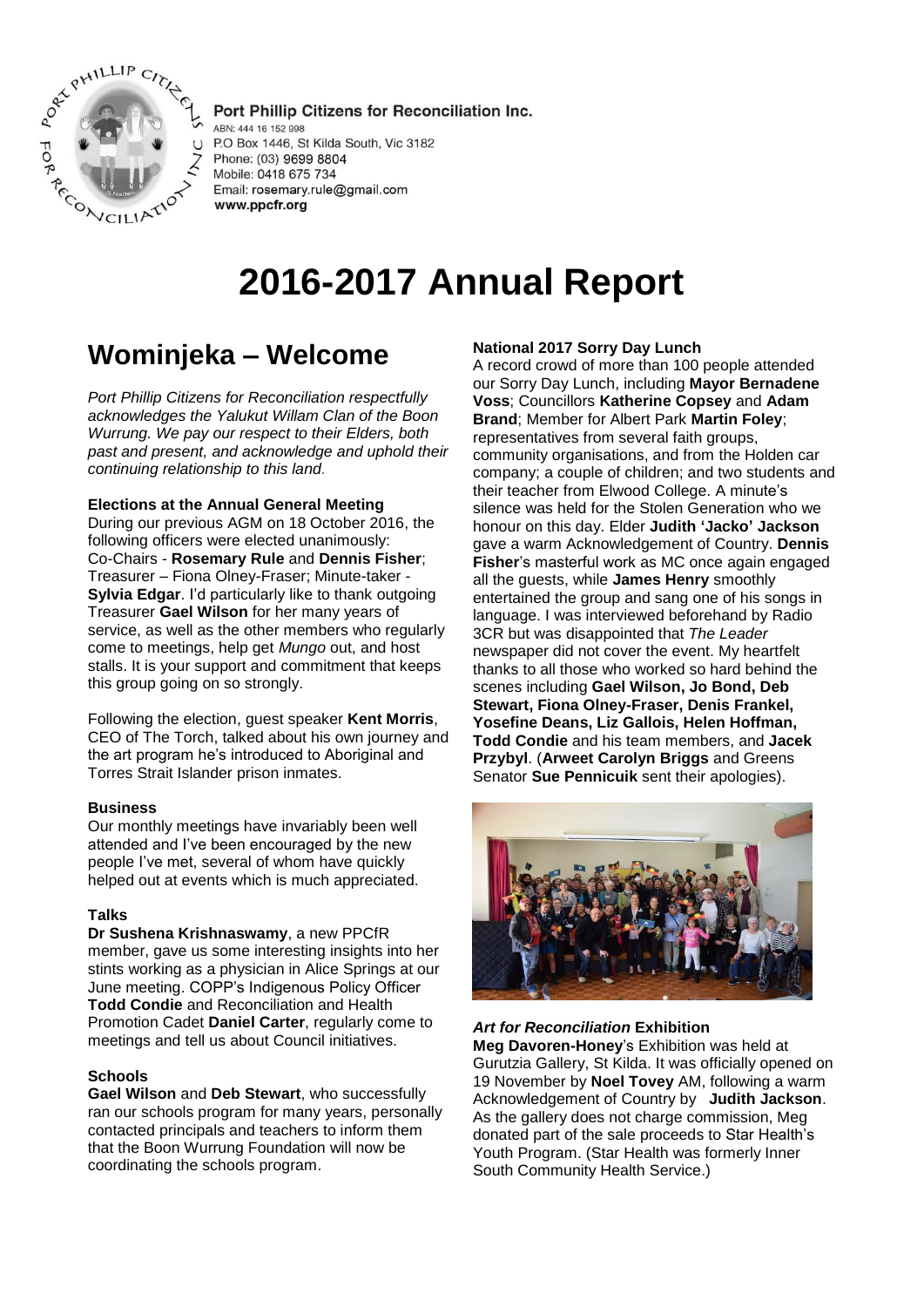### **Writing Competition**

Building Bridges was the theme of our third Writing Competition and was a great success, attracting over 400 entries from around the state and from every St Kilda Park Primary School pupil. It also attracted a generous donation of the \$500 first prize from **Graeme Wilson**, Wilson Real Estate, and another donation from agent **Greg Hocking**. The awards ceremony was held at Avenue Bookstore, Albert Park, on 22 November 2016. Cash prizes and certificates were handed out to the winners of the adults and primary school categories as selected by our judges - Aboriginal author **Jane Harrison** and Emeritus Professor **Dr Clare Bradford**, who is internationally regarded for her research into how children's books depict Indigenous peoples and cultures. A handsome booklet with all the winning entries was given out to everyone. My thanks to the judges, to **Liz Gallois** for instigating and coordinating this major project, and to members **Gael Wilson, Deb Stewart, Yosefine Deans** and **Fiona Olney- Fraser** for their help. We plan to run the Reconciliation Writing Competition again in 2018 so stay tuned for details.



**Awards Night. Front row: Clare Bradford, Graeme Wilson, Elder Judith Jackson. Back row: Rosemary Rule, Jess Allender, Indigenous Coordinator, St Kilda Park Primary; Todd Condie, Indigenous Policy Officer, City of Port Phillip.**

#### **Networks**

PPCfR is a good networker! We continue to be well represented at the Local Reconciliation Groups' forums hosted by RecVic and ANTAR Vic, and at their joint AGM in October. We regularly provide items for RecVic's monthly e-newsletter. We entered - but did not win- the Victorian Local Government Association and Reconciliation Victoria's Community HART (Helping Achieve Reconciliation Together) Award, based on our successful Sorry Day lunches.

We appreciate our ongoing relationship with the BoonWurrung Foundation.

Elsewhere, we donated to and attended the Homeless Memorial in St Kilda; supported events organised by the St Kilda/Elsternwick Baptist Church such as the Galiamble Art Exhibition; hosted a table at the 2016 Long Walk Women's fundraising luncheon; and provided news items for COPP's Divercity magazine as another way of raising community awareness of our work.

A group of PPCfR members took a tour of Bunjilaka Aboriginal Cultural Centre hosted by **Ro Bailey**, a volunteer guide at Melbourne Museum and Secretary of RecStonnington. The group sends *Mungo* out to their members each month.

#### **Communications**

Once again, we produced and delivered eleven issues of our informative *Mungo* newsletter to an audience of over 3,500 people including RecVic and RecStonnington. Thank you to **Jo Bond** and **Ian Spalding** for organising the snail mailouts, and to **Todd Condie** who sends out the email version, and to the staff in **Martin Foley**'s electoral office for printing the newsletter. I'm grateful to **Joe Malignaggi** who keeps our **ppcfr.org** site updated and well maintained even if he's travelling outside the country*.* 

### **City of Port Phillip (COPP)**

PPCfR is always pleased to support the Council's Reconciliation-focused activities such as their Reconciliation Week and NAIDOC Week flag-raising ceremonies and events.

We are a key stakeholder in their first successfully implemented Reconciliation Action Plan (RAP) and in the development of their second one (launched July 2017).The RAP explores employment opportunities, builds awareness and understanding, and enhances cultural and economic development for local Aboriginal and Torres Strait Islanders: a major achievement for Council and the community.

I'm very grateful for the ongoing support our group receives, both financial and in-kind, from the City of Port Phillip, especially their Indigenous Policy Officer **Todd Condie** for his valuable advice, support and encouragement. We were a co-sponsor of **Judith Jackson**'s successful nomination that led to her well-deserved induction into the Victorian Aboriginal Honour Roll and we were delighted to congratulate **Jacko** personally at a special event held for the community at St Kilda Town Hall.



**Todd Condie, Rosemary Rule and Mayor Bernadene Voss congratulate Elder Judith Jackson on her induction into the Victorian Aboriginal Honour Roll.**

#### **Looking Ahead**

It is a privilege to be a member of such an active and effective Reconciliation group*.* Again, I'd like to thank everyone who helps us continue the work started 20 years ago. It's an impressive achievement to keep building upon.

*Rosemary Rule, Co-Chair, 21 November 2017*